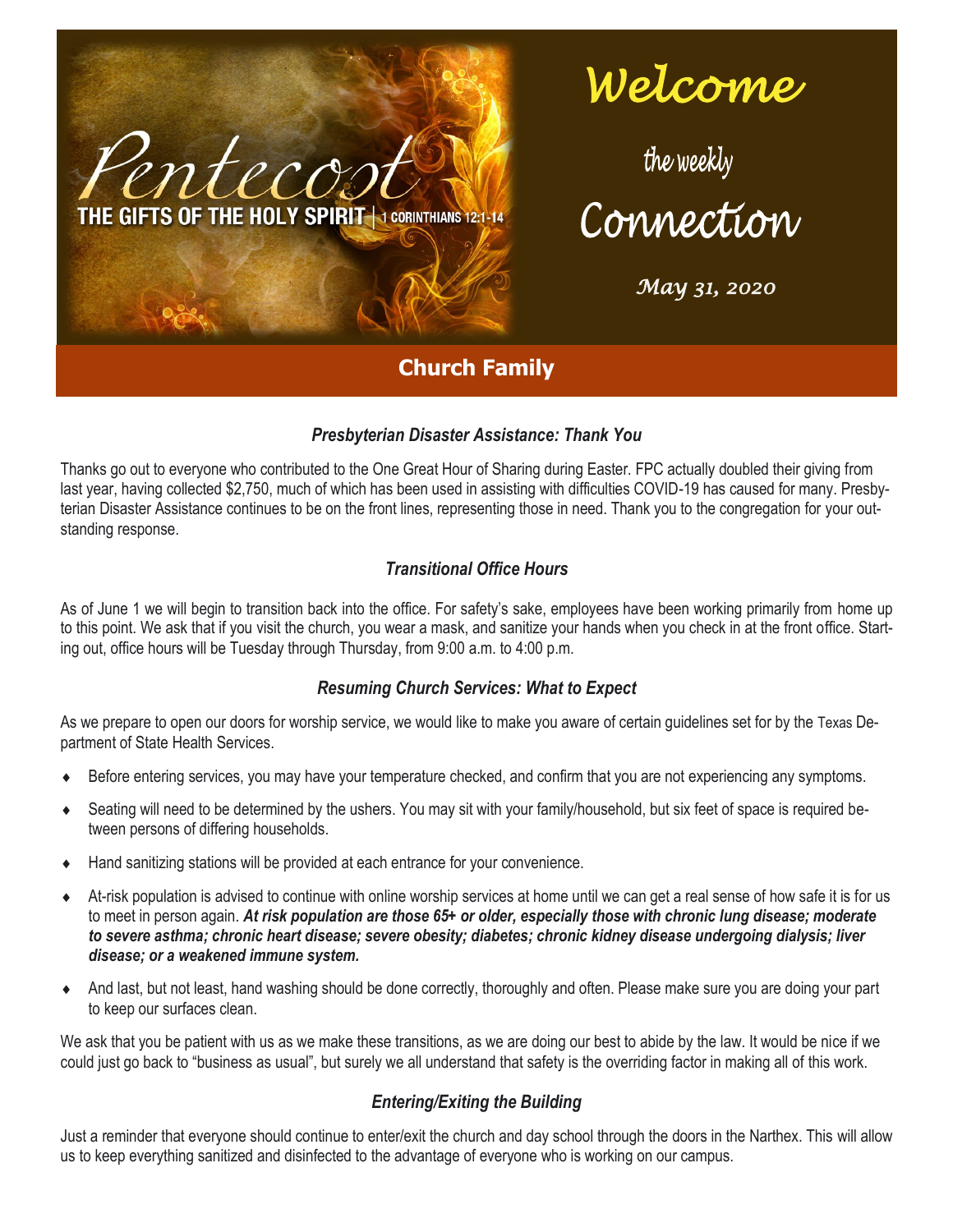## *Your Comfort While in Services*

As we prepare to re-enter the building for worship services, there are many things to consider with regard to keeping everyone safe and healthy. As such, we will not be sitting in the cloth chairs or using the blankets and pillows previously provided. Therefore, if you tend to be chilly in the Sanctuary, please dress accordingly.

## *Child Care During Worship Services*

Do to the constraints we are currently under with COVID-19, we cannot provide child care during church services at this time. We do hope to offer this convenience just as soon as possible, so please watch for updates.

## *Visitors Welcome to FPC*

First Presbyterian Church of Conroe welcomes you. If you are interested in learning more about our church, or wish to become active in our ministry teams and activities, please visit our website at fpcconroe.org or email us as yrose@fpcconroe.org. We appreciate your joining us for online services today, and hope you will visit in person when we are able to gather together again.

# **Good Things to Know**

### *Attendance*

Sunday, May 24th 10:00 a.m. Worship Service - 46 10:00 a.m. Online Worship Service - 191 Total Attendance - 237

#### *Today's Worship Leader*

Mark Sowden

### *Today's Flowers*

Today's flowers are given to the glory of God by Ann Johnson, in loving memory of Ole Johnson.

## **Save the Date**

#### *Future Planning*

June 20 - Summer officially begins

June 21 - Father's Day/Sr. Recognition

June 28 - Seasonal Music Sunday

July 6-10 Vacation Bible School

July 20-24 PDS Summer Fun

July 26-August 1 - Youth Home Mission Trip at FPC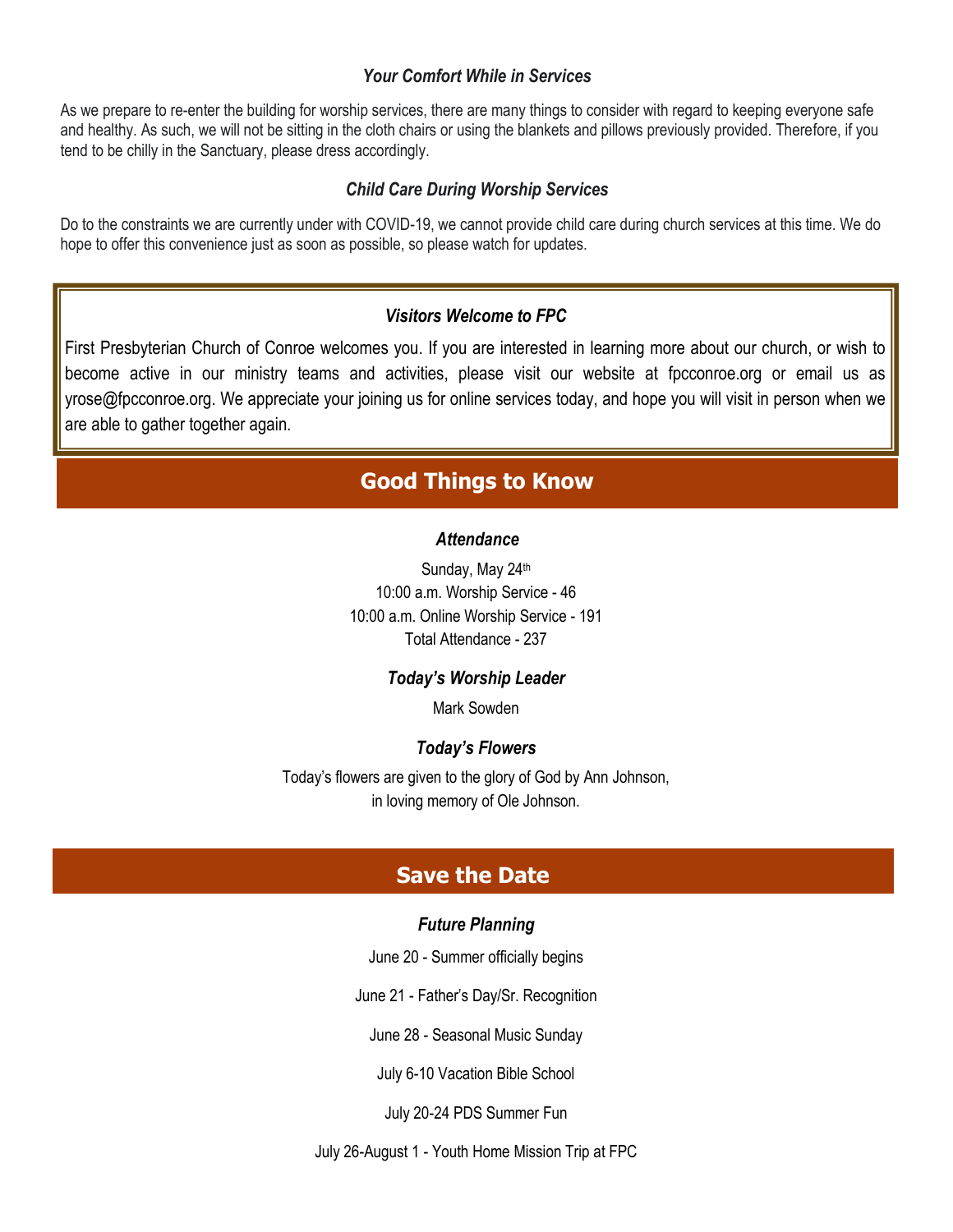# **Calendar of Weekly Events**

## **Sunday, May 31**

*Pentecost / Family Promise Departs*

10:00 a.m. Worship Services (Facebook Live [www.facebook.com/fpcConroe\)](http://www.facebook.com/fpcConroe) 11:00 a.m. Fellowship class with Cara Wood (Zoom Room Meeting ID: 267 960 141) (Password: 330714) <https://zoom.us/j/267960141> (or call +13462487799, 267960141#) 3:00 p.m. Sunday Intermediate Bible Study (Zoom Room Meeting ID 825-6585-8919) 6:30 p.m. Sunday Night Youth Bible Study (Zoom Room Meeting ID 861-4152-3860)

## **Monday, June 1**

1:00 p.m. Monday Afternoon Bible Study (Zoom Room Meeting - ID available from Marty Taylor)

## **Wednesday, June 2**

9:30 a.m. FPC Staff Meeting (Zoom Room Meeting ID available by invitation) 11:00 a.m. Children's Time (Facebook Live [www.facebook.com/fpcConroe\)](http://www.facebook.com/fpcConroe) 1:30-2:30 p.m. Handbell Practice (Sanctuary) 3:00 p.m. Chancel Choir Meeting (Zoom Room Meeting ID: 332 284 801) <https://zoom.us/j/332284801> (or call +13462487799,332284801#) 6:30 p.m. The Spark Youth Event (FLC)

## **Sunday, June 7**

10:00 a.m. Worship Services (Facebook Live [www.facebook.com/fpcConroe\)](http://www.facebook.com/fpcConroe) 11:00 a.m. Fellowship class with Cara Wood (Zoom Room Meeting ID: 267 960 141) (Password: 330714) <https://zoom.us/j/267960141> (or call +13462487799, 267960141#) 3:00 p.m. Sunday Intermediate Bible Study (Zoom Room Meeting ID 825-6585-8919) 6:30 p.m. Sunday Night Youth Bible Study (Zoom Room Meeting ID 861-4152-3860)

*If you have any questions about the calendar of events, please visit the website fpcconroe.org, or contact the group leader.*

# **Prayer List**

**Members:** The family of Jackie Kitchens, Flem Keathley, Gary and Judy Weinburger, Don and Doris Myers, Margaret Carson, Jeannene Wendt, Peaches Grams, Jo & David Miller, Fay Harrison, Lorraine Bosse, David Gotschall, Jean Heasley, Sarah Gutekunst, Clyde Cruikshank, Joanne Tralmer, Virginia Tamborello, Frances Mitchell, Ben Hughes, Jeanette DeFee, Polly Miller, Pat Smith, Jeanne Leverette, Virginia Olivier, Jane LaMaster, Evelyn Kenward, Tom Braaten, Philip Williamson

**Members' Relatives & Friends:** Freddy G. (Taylor), Judy N. (Dukes), Ralph B. (Crowl), Zakary V. (Haines), Sherry M. (Garrison), Barbara Y., Craig S. and Alan B. (Swoboda), the family of Pam M., Diane B., Pat S.'s family, Lindsey W., Ruby G., Beverly F. (S. Walker), Enrique E. (Moore), Stephen R. (Heasley), Ann (Ebanks), Paul M. (Alan Moore), Cy S. (Taylor), Lee H. and Gene H. (Helms), Deborah R. (Rose), Caleb & Michaela W. (Henderson), Megan M. (Havens), Lisa & her children (Webb), Gerald H. (Roberts), Tamara B. (Harrison), (S. Walker), Leslie M. family and Martha K. (Juhl), Janis H. and Katie B. (Pohla), Tucker H. (Hudson), Nikkia (Wilmberly), Virginia R. (Smith), Dana K. (Shorts)